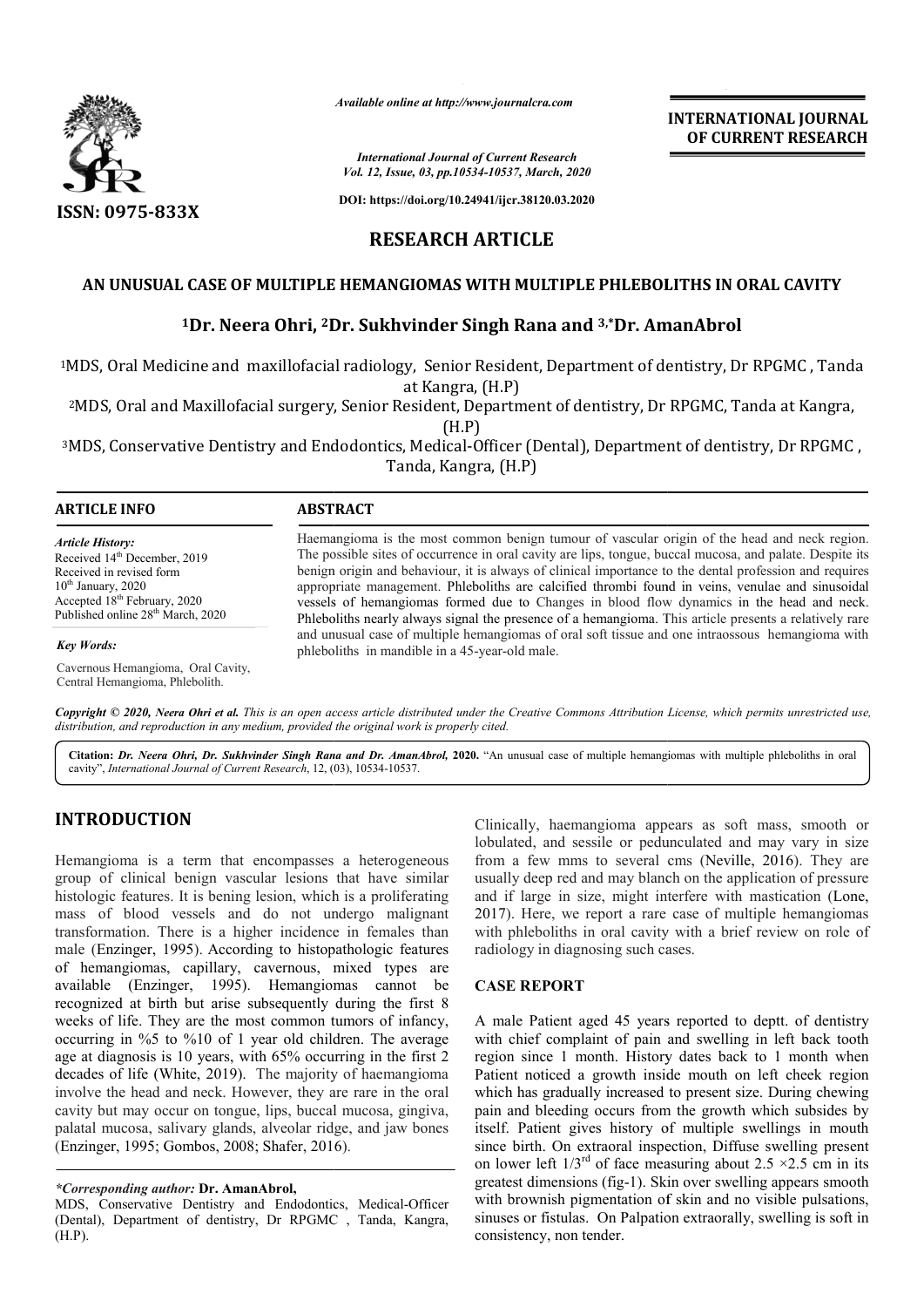



**Fig-3 Bluish diffuse Swellings present on left and right buccal mucosa**



**Fig-5 Bluish diffuse Swellings present on ventral surface of tongue and floor of mouth**



**Fig. 7. Pebbly irregular growths present one at posterior 1/3 rd and other purplish growth at anterior 1/3rd on dorsum of tongue**



**Fig. 1. Diffuse swelling on lower left 1/3rd of face Fig- 2 swelling in gingivobuccal sulcus wrt 37,38**



**Fig-4Bluish diffuse Swellings present on right lateral border of tongue and tip of tongue**



**Fig-6 Bluish diffuse Swellings present on lower labial mucosa**



**Fig. 8. IOPAR shows unilocular radiolucency distal to 33, 38 and enlarged inferior alveolar canal**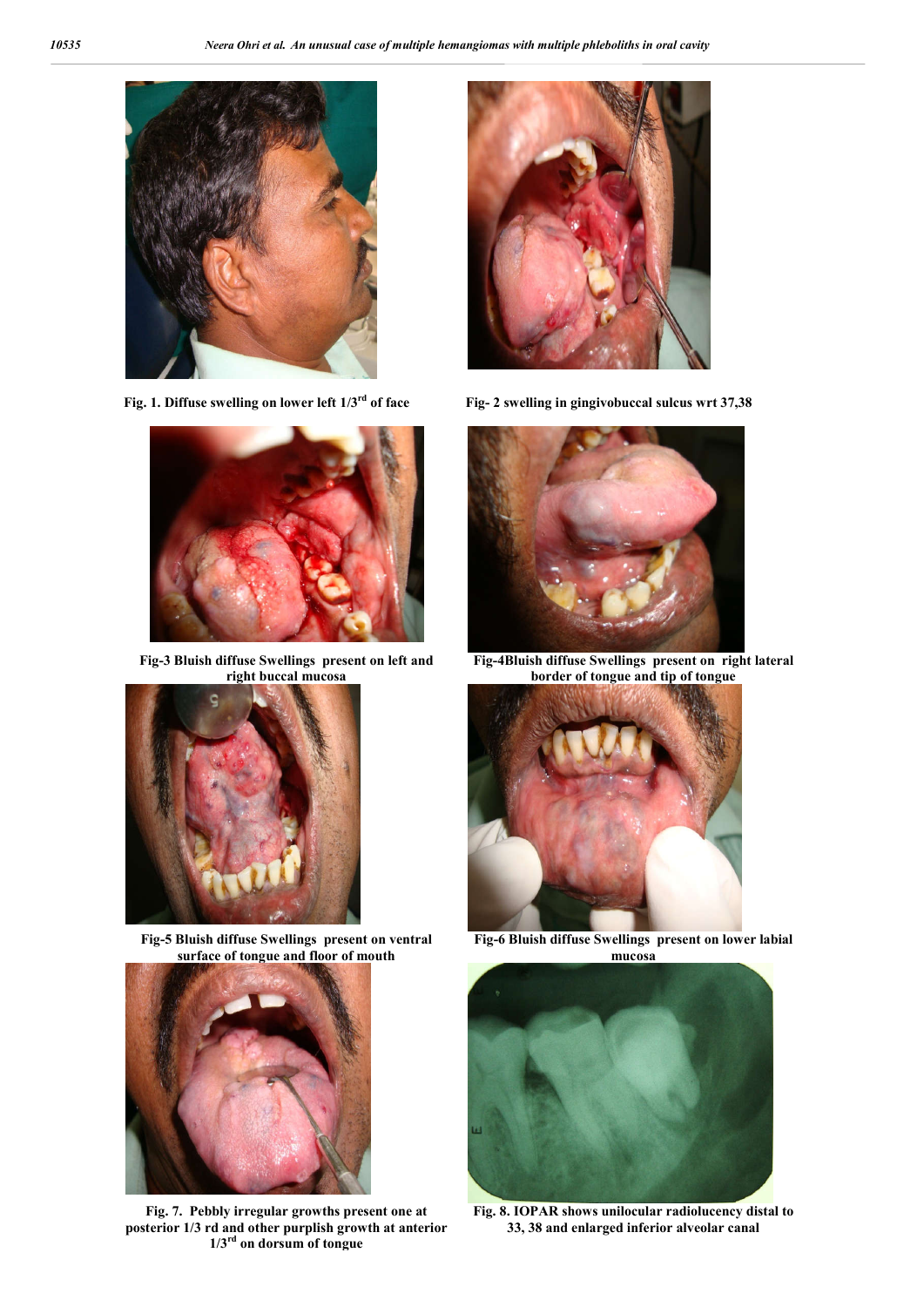

**Fig. 9. Mandibular occlusal radiographshowing multiple radiopacities(phleboliths) in floor of mouth**



**Fig. 10. OPG shows cystic radiolucency distal to 38 involving inferior alveolar canal and multiple oval radiopacities suggestive of phleboliths**



**Fig. 11. Ultrasonography of swelling revealed Hemangioma of left masseter extending in to tongue with multiple phleboliths**

Intraorally there was Well circumscribed growth present on gingivobuccal sulcus wrt 37 ,38 , purplish red in colour measuring about 2.5×1.5 cm obliterating the buccal vestibule with irregular surface (fig-2). The Swelling was soft in consistency, tender with well defined borders and bleeding on probing was there from gingival sulcus. Bluish diffuse Swellings were present on left and right buccal mucosa (fig-3), right lateral border of tongue and tip of tongue (fig -4), ventral surface of tongue and floor of mouth (fig -5), lower labial mucosa ( fig-6) were soft in consistency ,mobile , compressible , non pulsatile and non tender. Pebbly irregular growths were present on dorsum of tongue, one at posterior 1/3 rd and other at anterior  $1/3^{rd}$  of tongue measuring about  $2\times 2$ cm (roughly) purplish in colour (fig-7). Tenderness was there on Percussion with respect to 37 and 38. Right and left submandibular lymph nodes were palpable, mobile, tender, single in no. oval in shape and soft in consistency. So provisional diagnosis of haemangioma with differential diagnosis of AV Malformation, Lymphangioma and Gingival carcinoma. Routine Blood Investigations – RBS, Hb%, CT,BT, TLC, DLC , ESR and INR were within normal limits.

In radiological investigations, IOPAR revealed mixture of normal and enlarged cancellous spaces with coarse and elongated trabeculae with respect to 36 ,37 along with unilocular radiolucency distal to 33, 38 and inferior alveolar canal was enlarged (fig-8). Mandibular occlusal radiograph was showing multiple radiopacities irregular in shape suggestive of phleboliths in floor of mouth (fig-9). OPG revealed coarse trabecular pattern in left body region of mandible alongwith a cystic radiolucency measuring about  $2\times1.5$  cm, oval in shape distal to 38 involving inferior alveolar canal and multiple oval radiopacities suggestive of phleboliths present in soft tissues of face and neck (fig-10).

Ultrasonography of swelling revealed Hemangioma of left masseter extending in to tongue with multiple phleboliths. So final diagnosis was of multiple haemangiomas with phleboliths. For treatment and further management patient was referred to higher institution.

## **DISCUSSION**

Hemangiomas are benign vascular lesions that cause symptoms such as mass, swelling, pain and discoloration (Jain, 2016). They occur on both skin and mucosal surfaces frequently in the head and neck region  $5$  but are rare in the oral cavity (Dhiman, 2015). Present case was unilaterally seen in head and neck area with multiple lesions in the oral cavity. Phleboliths are calcified thrombi found within vascular channels and occur frequently in the presence of hemangiomas or vascular malformations. They arise from injury to a vessel wall or result from stagnation of the flow of blood. Phleboliths generally cause no symptoms. Radiologically, they are seen either radiolucent or radiopaque. A fibrinous component is attached to the developing phleboliths and becomes calcified. Repetition of the process causes a layering effect and so phlebolith usually has a concentric ring or onion like appearance (Hemangioma Of Mandible, 2015). Mandible is a very infrequent location although when detected in the mandible, the greatest frequency of occurrence has been the body region, but condylar tumors have also been reported. In our case, similar location of occurrence was observed. It is usually asymptomatic although patient may present with signs and symptoms of slow-growing swelling of the bone, which may or may not cause facial asymmetry.<sup>10</sup> Other features include discomfort, oozing or pulsatile bleeding from the gingiva of teeth in the region of the lesion, mobile teeth, and accelerated exfoliation of teeth. In lesions with high vascular